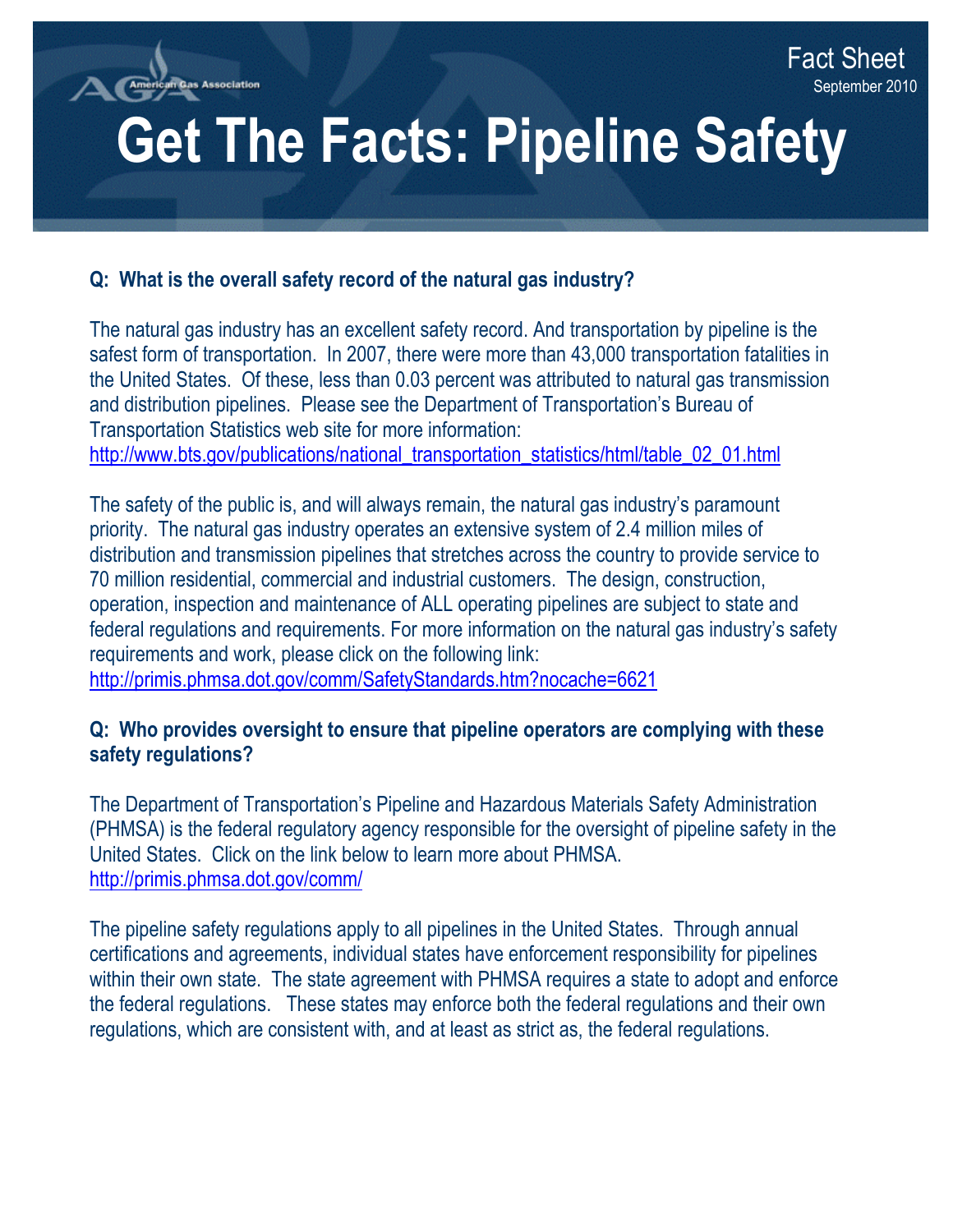## **Q: Tell me where I can find more information about the regulations that govern the natural gas pipelines in the United States.**

The regulations are posted at:

[http://ecfr.gpoaccess.gov/cgi/t/text/text-](http://ecfr.gpoaccess.gov/cgi/t/text/text-idx?c=ecfr&sid=0a9201ef9fa229d3d3e7f54da724fcf0&rgn=div5&view=text&node=49:3.1.1.1.4&idno=49)

[idx?c=ecfr&sid=0a9201ef9fa229d3d3e7f54da724fcf0&rgn=div5&view=text&node=49:3.1.1.1.4](http://ecfr.gpoaccess.gov/cgi/t/text/text-idx?c=ecfr&sid=0a9201ef9fa229d3d3e7f54da724fcf0&rgn=div5&view=text&node=49:3.1.1.1.4&idno=49) [&idno=49](http://ecfr.gpoaccess.gov/cgi/t/text/text-idx?c=ecfr&sid=0a9201ef9fa229d3d3e7f54da724fcf0&rgn=div5&view=text&node=49:3.1.1.1.4&idno=49) 

# **Q: Has there been a recent increase in the number of natural gas pipeline accidents occurring in the United States?**

Annual pipeline accident information starting in 1990 through 2009 is available at PHMSA's web site at: <http://primis.phmsa.dot.gov/comm/reports/safety/SerPSI.html?nocache=6572>.

Accident data from 2010 will likely be added sometime in 2011.

# **Q: What causes natural gas pipelines to fail?**

Historically, excavation damage is the leading cause of most serious pipeline failures. Accident information is grouped into eight cause categories: excavation damage, corrosion, natural forces, other outside force damage, material or welds, equipment, incorrect operation, and other. Accident cause information is available at PHMSA's web site: http://primis.phmsa.dot.gov/comm/reports/safety/SerPSIDet\_1990\_2009\_US.html?nocache=7 [692](http://primis.phmsa.dot.gov/comm/reports/safety/SerPSIDet_1990_2009_US.html?nocache=7692) 

## **Q: How do I get access to maps showing the location of all the pipelines in my local area?**

link: [http://www.npms.phmsa.dot.gov/.](http://www.npms.phmsa.dot.gov/) There is no map available to the public showing the PHMSA has created a National Pipeline Mapping System (NPMS) that shows the general location of all natural gas transmission pipelines and other pipeline facilities in the United States. This map is available to the public and can be accessed by clicking on the following location of natural gas distribution pipelines.

# **Q: Explain the difference between transmission pipelines and distribution pipelines.**

pressure and transports the natural gas between states, counties, cities and towns. In general, a transmission line is a larger diameter line operating at a higher operating Distribution pipelines are generally the smaller diameter lines at lower operating pressures that deliver natural gas directly to local homes and businesses.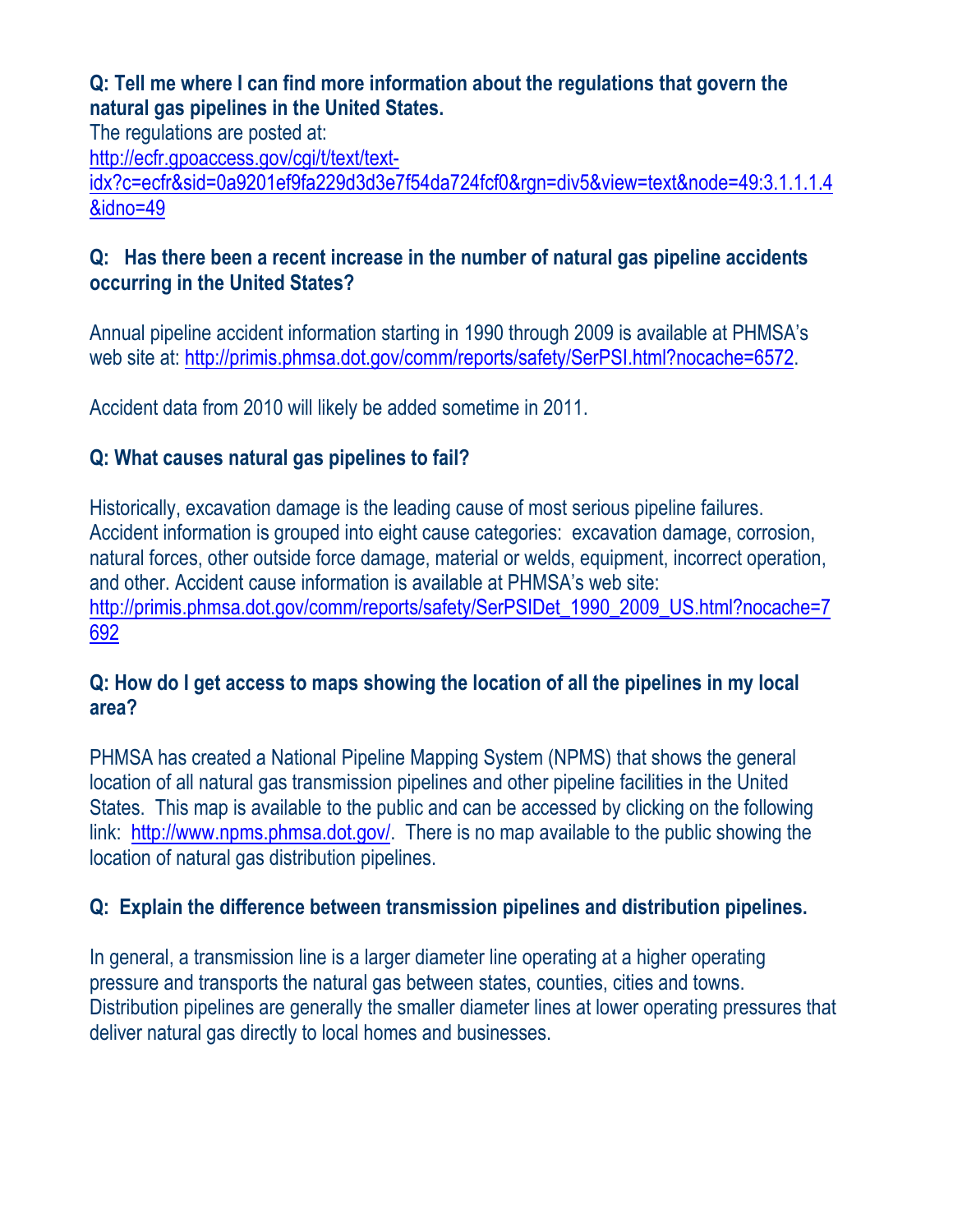## **Q: What exactly is a "High Consequence Area" (HCA) and how can I tell if I live and work in an HCA?**

 "HCA" is not a term associated with the safety or condition of a particular pipeline. Instead, this term was created by the public, regulators and industry personnel to improve pipeline safety by focusing comprehensive inspections on certain transmission pipeline segments. Transmission pipelines that are located in areas where people live and work or are known to congregate on a regular basis are then deemed as being in an "HCA." By regulation, this subset of transmission pipelines then receives the greatest level of inspection and have an added layer of protection to avoid accidents that otherwise would have the greatest (negative) consequence on the public.

## **Q: Are natural gas utilities doing anything to educate their customers and the public on pipeline safety issues?**

Yes. All natural gas pipeline operators are required to develop and implement a pipeline safety public awareness program to educate the public in the vicinity of the pipeline, as well as state and local emergency response personnel, public officials and excavators. Pipeline safety education methods are determined based upon the intended audience, but methods used include print materials, personal contact, telephone calls, public service announcements, community events and open houses. Pipeline operators continually review the public awareness materials and distribution methods to ensure the intended stakeholders are adequately informed and, when possible, collaborative efforts are identified.

The public awareness information includes: 1) pipeline purpose and reliability; 2) potential hazards and preventative measures taken by the operator; 3) leak recognition and response; and 4) emergency preparedness specific to each jurisdiction. Individuals living in the vicinity of a pipeline receive public awareness information at a minimum of once every two years.

## **Q: What kind of testing is performed on natural gas pipelines to ensure these lines will not fail?**

There are several different types of inspections and testing that can be used to evaluate the condition of natural gas pipelines. Different types of inspections and testing methods are used, based upon a variety of factors for both transmission pipelines and distribution pipelines. The inherent differences that exist between distribution pipelines and transmission pipelines often dictate what type of inspection can even be considered by the pipeline operator.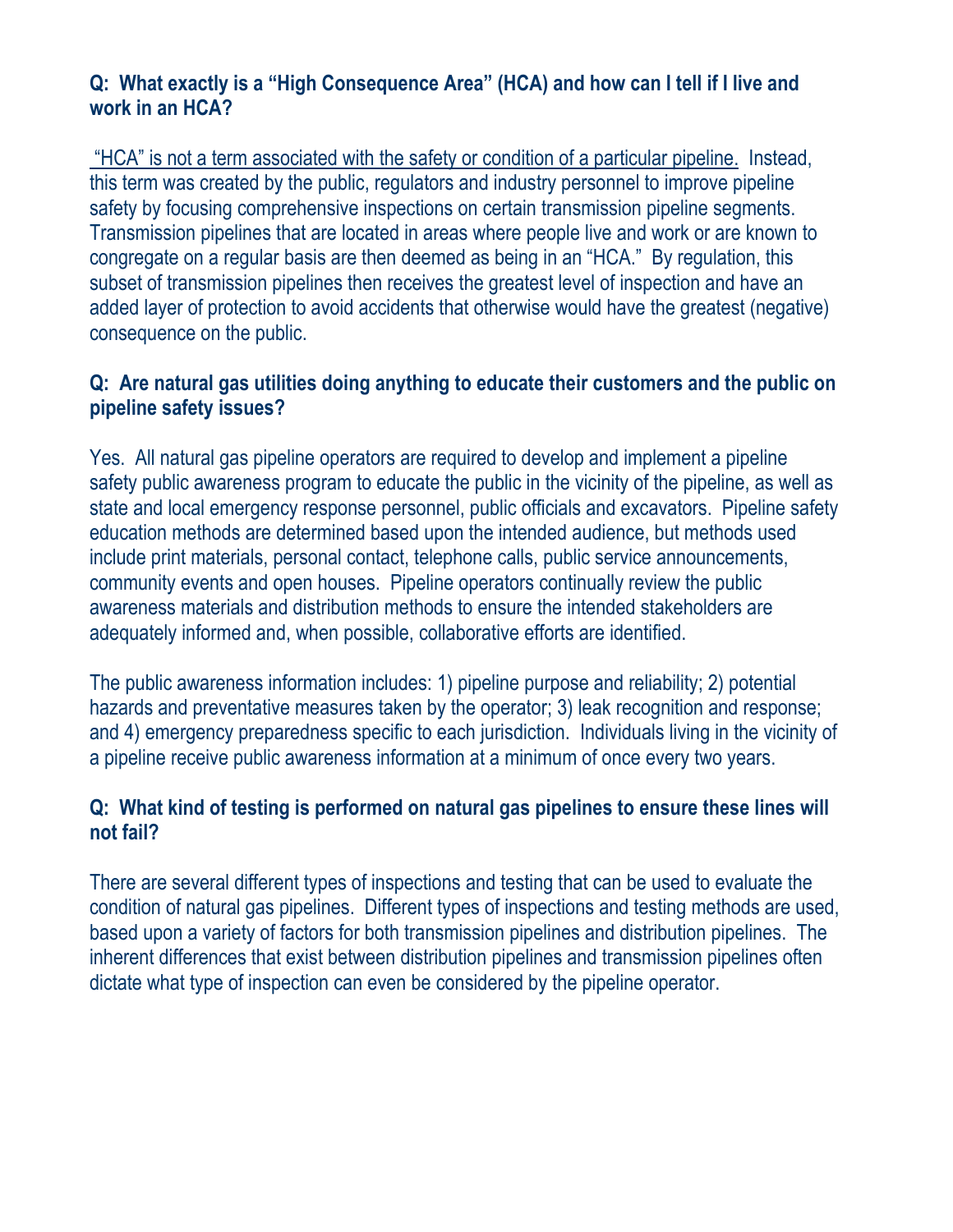#### **Are all transmission pipelines being inspected or just those that are in an HCA? Q: Tell me more about the inspections being conducted for the transmission pipelines.**

All existing transmission pipelines have some form of periodic inspection. The purpose is to obtain information on the pipeline to determine if it has a leak or if it is not receiving adequate protection from the threat of corrosion. In addition, pipeline right-of-ways are surveyed to ensure that population encroachment has not become an issue and that there are no excavation activities in the vicinity of the pipeline that may result in any damage.

In addition to these baseline inspections, the federal regulations do specify that the level of inspection must be more rigorous on transmission pipelines in HCAs. This type of integrity inspection can be done primarily by techniques known as In-Line-Inspection (ILI), Pressure Testing, or Direct Assessment. While these three techniques have some fundamental differences in their application and in what circumstances they can be utilized, they are all designed to provide the pipeline operator detailed and comprehensive information on the condition of the pipeline and whether or not repairs are necessary.

Due to the way pipeline systems are configured, there are actually tens of thousands of miles of transmission pipelines outside an HCA that have had this formal integrity inspection.

#### **Q: Is it true that only seven percent of all the natural gas transmission pipelines are being inspected, as has been cited recently by the media?**

No. All natural gas transmission pipelines are required to be designed, constructed, operated, maintained and frequently inspected in accordance with federal standards. In addition, state pipeline safety agencies require intrastate transmission pipelines to follow state specific regulatory requirements. For transmission pipelines that are in HCAs, federal regulations stipulate even more comprehensive inspections. Operators have voluntarily performed more than the required inspections of pipelines in HCAs. Transmission pipelines outside HCAs are required to be inspected by leak surveys, corrosion monitoring and patrolling.

#### **Q: When a large pipeline does experience a failure, how long does it take for the utility or pipeline operator to respond and make the area safe?**

This depends on a number of factors unique to the situation and it is impossible to pinpoint a specific time period. Pipeline operators work diligently throughout the year with the emergency responder community as they are often the first ones to respond to an incident.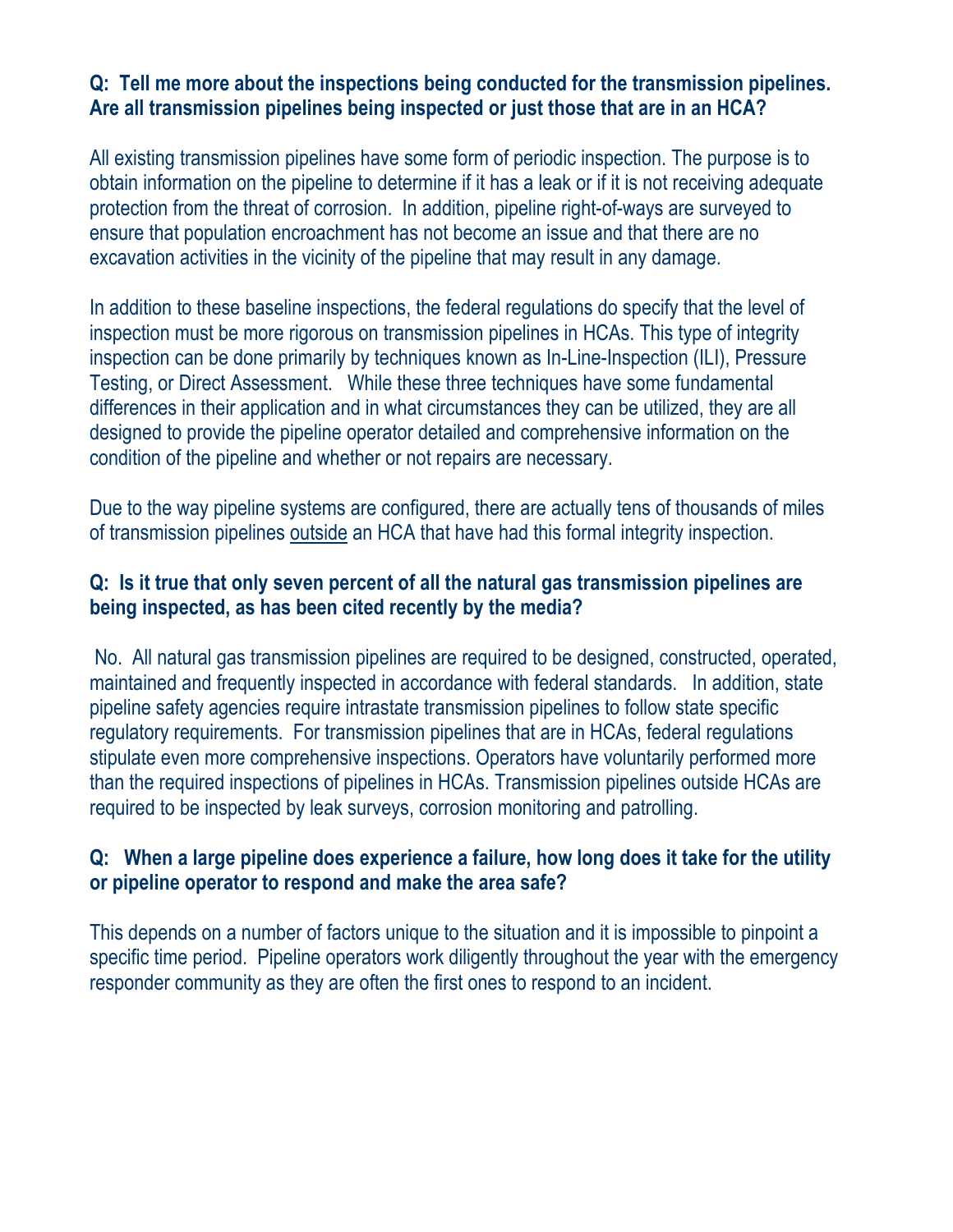## **Q: How old are the natural gas pipelines in the United States? Why don't natural gas utilities replace all of the oldest pipelines?**

There is a wide range with respect to the age of pipelines. Age is not the sole factor used to determine when a pipeline is replaced, as an older pipeline can still provide safe and reliable service. Operators work with state and federal regulators to continually monitor the natural gas pipelines to determine if leaks are occurring, when repairs are required and when a pipeline needs to be replaced. The replacement of pipelines is an ongoing process. Gas utilities often submit multi-year replacement projects to their state commissions for approval. Immediate pipeline replacement will be performed if a hazardous situation is identified.

For more information on the natural gas pipelines in the United States, please click on the following link:<http://primis.phmsa.dot.gov/comm/PipelineBasics.htm?nocache=6223>.

#### **Q: How does the public know the industry is committed to safety?**

Safety is and always will be unequivocally the number one priority for the natural gas transmission and distribution industry. The industry spends billions of dollars each year to ensure the safety and reliability of the natural gas infrastructure. Natural gas utilities are subject not only to their own stringent internal controls, but also must meet rigorous federal and state oversight.

#### **Q: What actions can I take to help ensure the pipelines in my neighborhood are safe?**

There are three actions that individuals can take:

1. Be alert for signs of a natural gas leak. There are several ways to detect a natural gas leak:

**Smell:** Because an odorant is added to natural gas by the utility to help you detect its presence, the best sign of a natural gas leak is if you smell something similar to rotten eggs.

*Sight:* Look for dirt blowing into the air, persistent bubbling in standing water, or discolored or dead vegetation around the pipeline area.

 *Sound:* Listen for any unusual hissing or roaring sound.